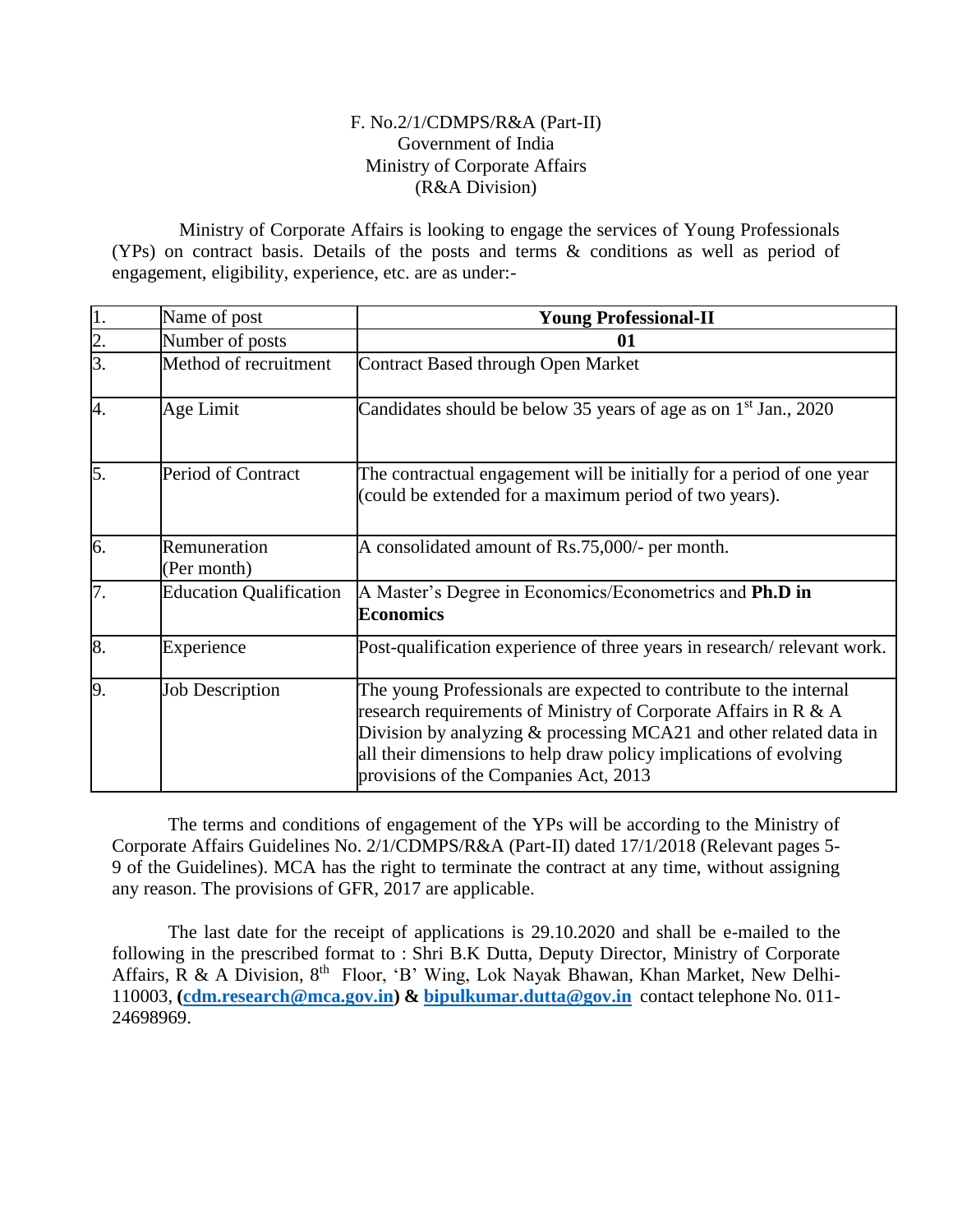### **Government of India Ministry of Corporate Affairs R&A Division**

# **Application for the post of Young Professionals**

| <b>Post</b>      |                                  | <b>Young Professional II</b> |  |  |  |
|------------------|----------------------------------|------------------------------|--|--|--|
|                  |                                  |                              |  |  |  |
| 1.               | Name of the applicant            |                              |  |  |  |
| 2.               | <b>Father's Name</b>             |                              |  |  |  |
| 3.               | Date of Birth                    |                              |  |  |  |
| 4.               | Nationality                      |                              |  |  |  |
| 5.               | <b>Present Address</b>           |                              |  |  |  |
| 6.               | <b>Permanent Address</b>         |                              |  |  |  |
| $\overline{7}$ . | <b>Contact Number/Mobil</b><br>e |                              |  |  |  |
| 8.               | <b>E-mail Address</b>            |                              |  |  |  |

# **Educational Qualification (Starting from 10th onwards)**

|      | SI. No. Examination Pass/Subject<br>led | <b>Discipline</b> | oining | mpletion | ard/University | Year of JYear of CoName of the Bo Percentage/Gra<br>de/CGPA Pt |
|------|-----------------------------------------|-------------------|--------|----------|----------------|----------------------------------------------------------------|
| i.   | Secondary/10th                          |                   |        |          |                |                                                                |
| ii.  | Senior Secondal                         |                   |        |          |                |                                                                |
| iii. | Graduation                              |                   |        |          |                |                                                                |
| iv.  | <b>Post-Graduatio</b><br>n              |                   |        |          |                |                                                                |
| v.   | Ph.D                                    |                   |        |          |                |                                                                |